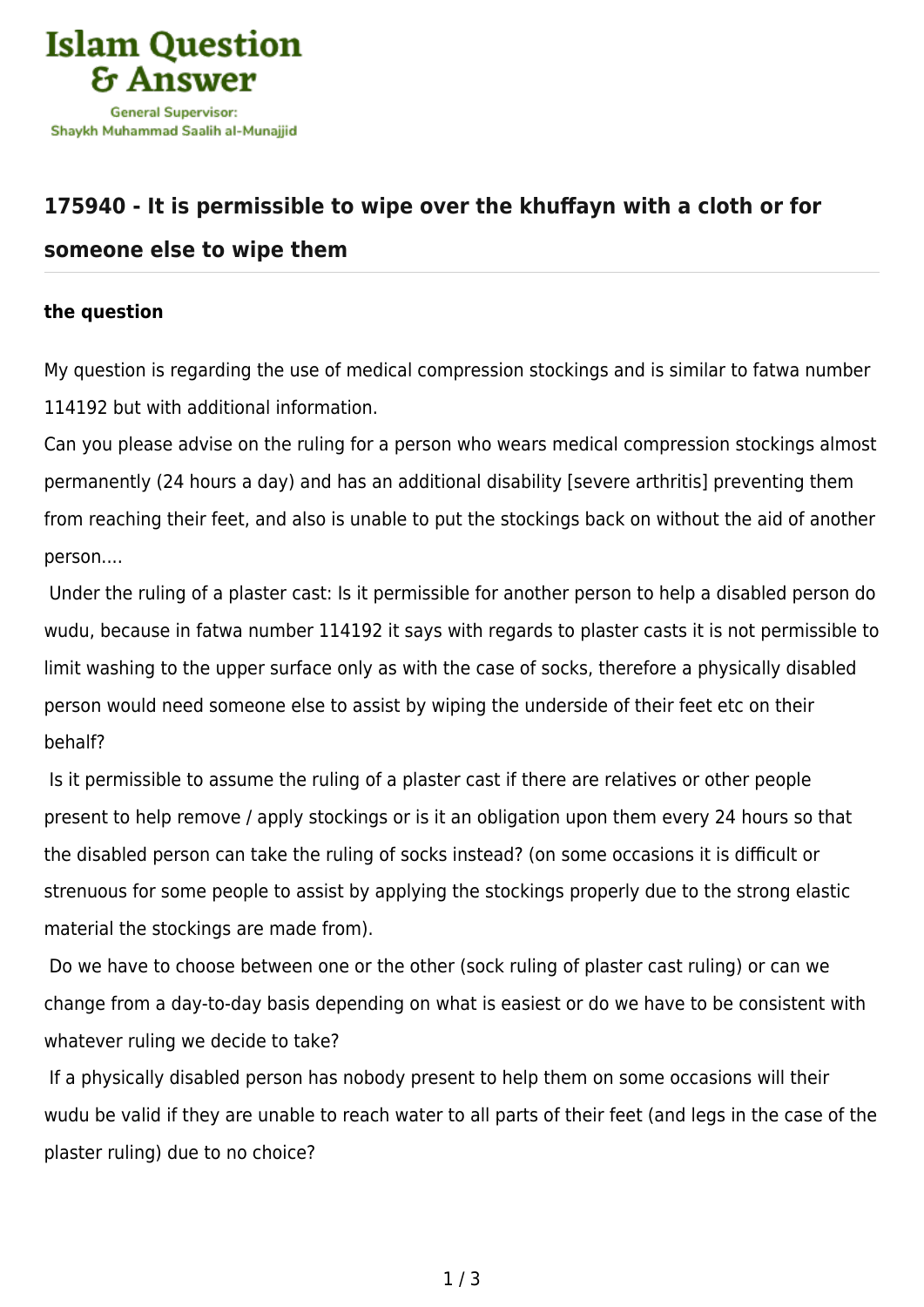

Is it permissible for a physically disabled person to use something  $\Box$  other than the hands (for example a long handled sponge) in order to reach parts of the feet and legs when making wudu?.

## **Detailed answer**

Praise be to Allah.

It is permissible to wipe over the khuffayn (leather slippers) or socks for a reason or otherwise. The one who is not travelling may wipe over his socks for one day and one night, and the traveller may do so for three days and nights.

If a person needs to wear socks and has someone who can put them on for him, even if that is in return for payment, then he must wipe over them and it is not permissible for him to move to the option of tayammum or to regard the socks as being like a plaster cast; rather they are socks that he puts on after purifying himself completely.

It is permissible for someone else to wipe over the socks for him, as it is also permissible for someone else to help him to do wudoo'.

Ibn 'Aabideen (may Allah have mercy on him) said in his commentary on al-Bahr ar-Raa'iq (1/182): If he tells someone to wipe over his khuffayn and he does so, that is valid as it says in al-Khulaasah.

It is not stipulated that the wiping be done directly with the hand; if he wiped with a piece of cloth or a sponge dampened with water and attached to a stick (a long-handled sponge, as you mention), that is permissible.

An-Nawawi (may Allah have mercy on him) said in al-Majmoo' (1/549): Our companions said: It is acceptable to wipe (over the khuffayn) with the hand, a finger, a stick, a cloth or something else.